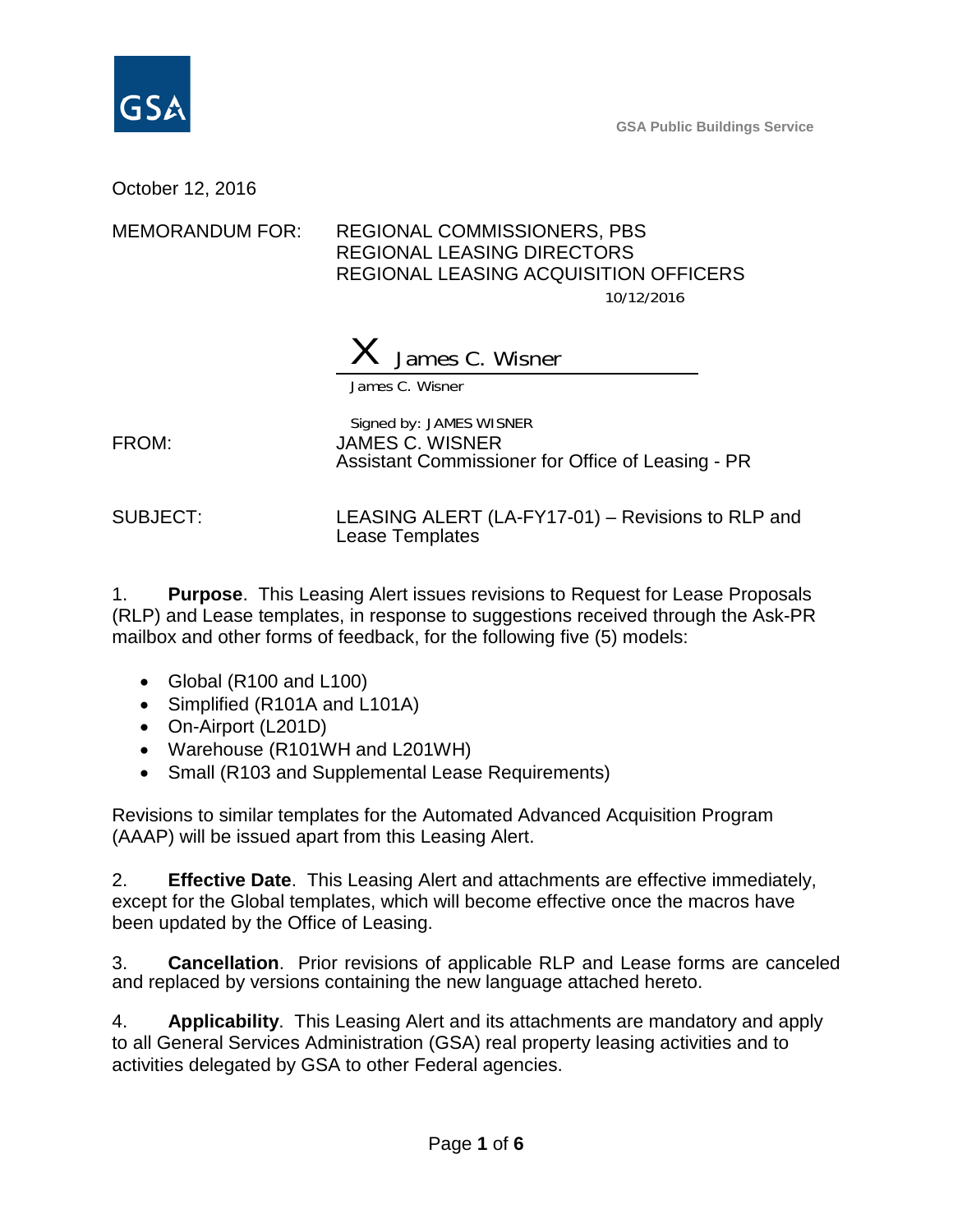

5. **Instructions and Procedures**. This Leasing Alert, instructions, and attachments are effective for all RLPs issued on or after the effective date of this Leasing Alert, except for RLPs using Global templates, as described above. Updated Global templates with macros functionality will be posted and available for use once the macros have been updated (estimated completion less than 30 days after issuance of this Leasing Alert). RLP packages issued prior to these dates may be modified at the discretion of the LCO.

- Attachment 1, Summary of Significant Changes
- Attachment 2, Global RLP template, GSA Form R100
- Attachment 3, Global Lease template, GSA Form L100
- Attachment 4, Simplified RLP template, GSA Form R101A
- Attachment 5, Simplified Lease template, GSA Form L201A
- Attachment 6, On-Airport Lease template, GSA Form L201D
- Attachment 7, Warehouse RLP template, GSA Form R101WH
- Attachment 8, Warehouse Lease template, GSA Form L201WH
- Attachment 9, Small RLP template, GSA Form R103
- Attachment 10, Small Lease Supplemental Lease Requirements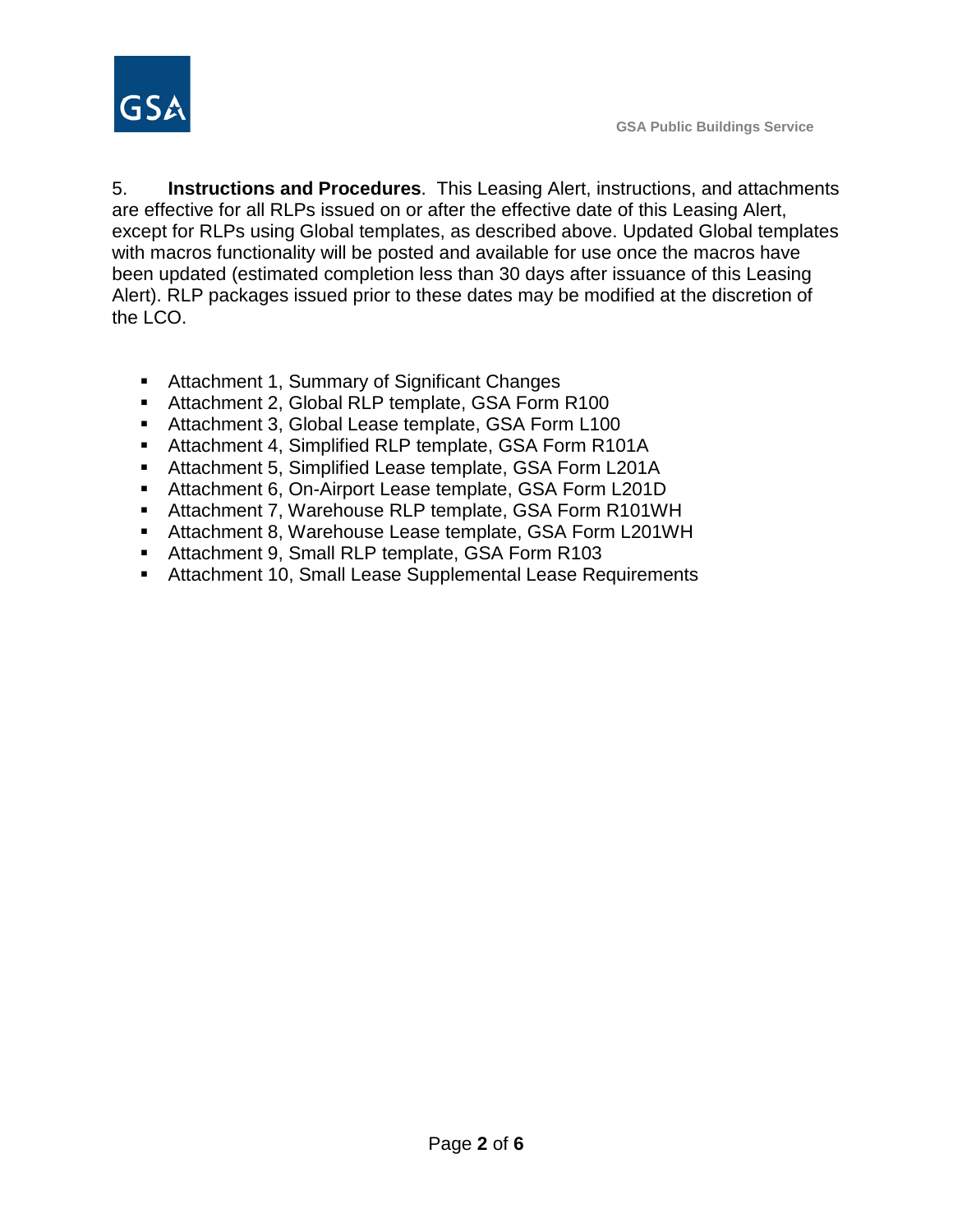

## **ATTACHMENT 1 - SUMMARY OF SIGNIFICANT CHANGES**

Request for Lease Proposals (RLP) templates (note that changes were incorporated across all the models as appropriate)

- 1. Re-included language from former Streamlined Model, Option 3, allowing for TI turnkey pricing based on pre-award DID workshops. Note that use of pre-award workshops is limited to turnkey procurements where there are no more than two offers anticipated.
- 2. Included an alternative green building standard (Green Globes®) for both new construction and interior buildout.
- 3. Revised reference for LEED® Commercial Interiors (LEED® CI) to LEED® Interior Design and Construction (LEED® ID+C).
- 4. Revised renewal language to align with language proposed under Leasing Alert entitled "Lease Term Strategy," issued April 20, 2016.
- 5. Added "Unique Requirements" paragraph to capture features that a building or property must have in order to accommodate the agency's requirements.
- 6. Revised "List of RLP Documents" to include DOL Wage Determination, as applicable under Davis-Bacon.
- 7. Revised statutory reference under "National Historic Preservation Act Requirements – RLP."
- 8. Revised "Pricing Terms" to include a TI Unit Price List as a submittal under certain turnkey scenarios.
- 9. Revised "Additional Submittals" to include authorization by owner as a submittal.
- 10.Added language under "Other Award Factors" related to Best Value Trade Off (BVTO) procurements and added other RLP paragraphs related to BVTO, including:
	- a. Factor Description
	- b. Factor Minimum Standards
	- c. Factor Submittal Requirements
	- d. Documentation Requirements.
- 11.Revised language for "Security Improvements in Offer" to allow a two-tiered approach when entering a BSAC placeholder estimate, for competitive actions involving an incumbent lessor.
- 12.Revised language for Present Value Price Evaluation to clarify the meaning of "government-provided services."
- 13.Added paragraph "Modified RLP Paragraphs" under Section 5 to capture list of modified RLP paragraphs.
- 14.Updated website addresses throughout.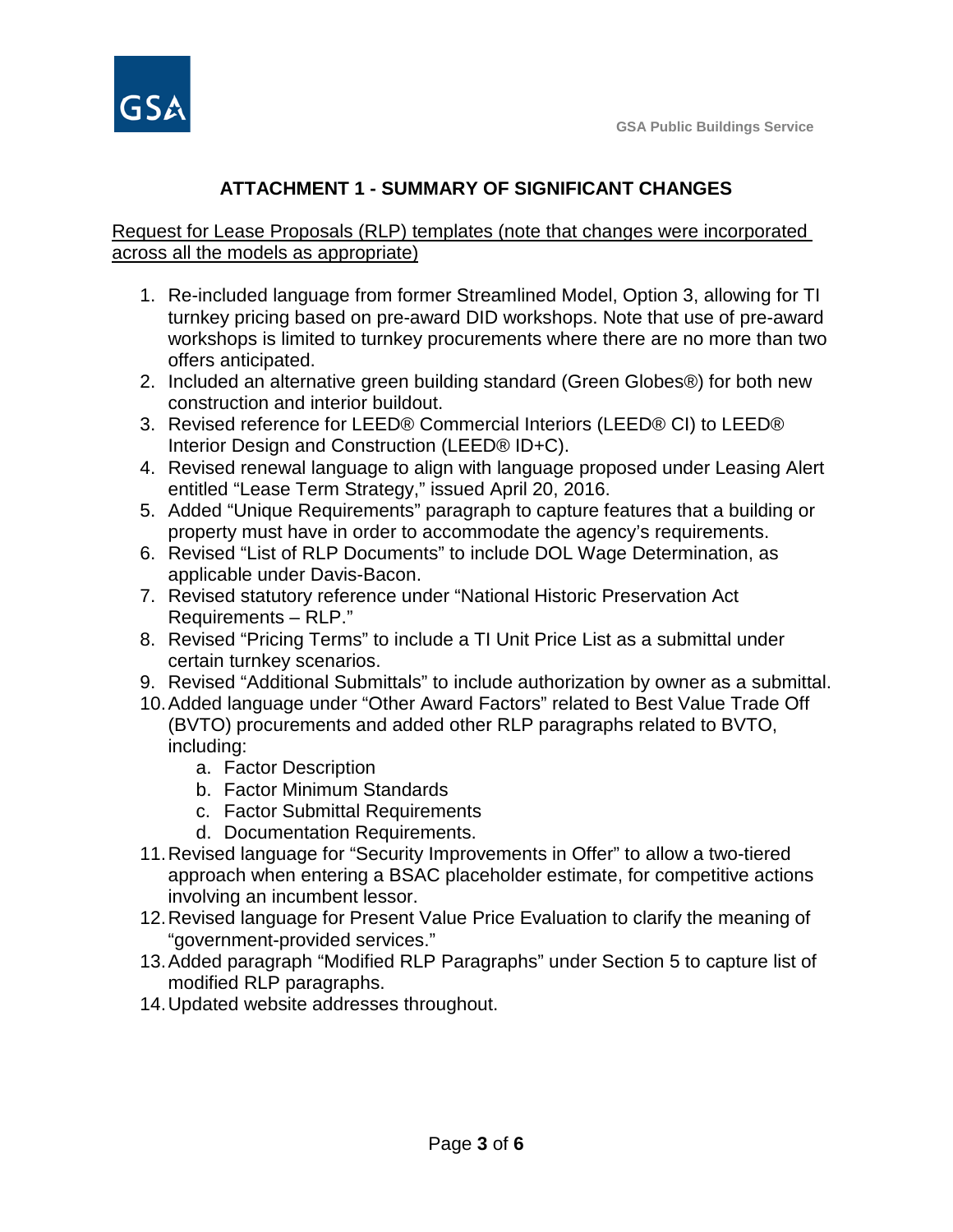

## Lease templates (note that changes were incorporated across all the models as appropriate)

- 1. Re-included language from former Streamlined Model, Option 3, allowing for TI turnkey pricing based on pre-award DID workshops. Note that use of pre-award workshops is limited to turnkey procurements where there are no more than two offers anticipated.
- 2. Included an alternative green building standard (Green Globes®) for both new construction and interior buildout.
- 3. Revised reference for LEED® Commercial Interiors (LEED® CI) to LEED® Interior Design and Construction (LEED® ID+C).
- 4. Reworded calculations below rental table under "Rent and Other Considerations."
- 5. Clarified that termination rights apply to renewal periods.
- 6. Revised "Documents Incorporated into the Lease" to include DOL Wage Determination, as applicable under Davis-Bacon and adjust the wording of applicable RLP amendments.
- 7. Added blue text clarification for "Percentage of Occupancy for Tax Adjustment" to address instances of free space.
- 8. Revised blue text for "Real Estate Tax Base" to clarify that any tax base established under this paragraph must reflect the entire property and not the occupied space.
- 9. Revised "Hourly Overtime HVAC Rates" to capture instances where there is no charge during a building's weekend standard hours, if local market practice.
- 10.Minor edits to "Definitions" for clarity.
- 11.Revised "Change of Ownership" for clarity, to conform to Leasing Alert entitled "Change of Ownership," issued August 30, 2016.
- 12.Revised "Adjustment for Vacant Premises" to include cross-reference to the figure established under Section 1 of the Lease.
- 13.Revised blue text and clauses incorporated by reference under "Labor Standards."
- 14.Combined "Recycled Content" and "Environmentally Preferable Building Products" into one paragraph, "Environmentally Preferable Product Requirements."
- 15.Revised "Building Shell Requirements" to carry over RLP language stating that the shell rate includes such items as taxes, insurance and property financing.
- 16.Added potable water definition to Drinking Fountains.
- 17.Revised "Plumbing Fixtures: Water Conservation" for clarity.
- 18.Revised "Heating, Ventilation, and Air Conditioning" to reference applicable ASHRAE and EPA standards in lieu of specifying MERV filer efficiencies.
- 19.Revised outdoor lighting specification under "Lighting: Interior and Parking Shell" to reduce required foot-candles.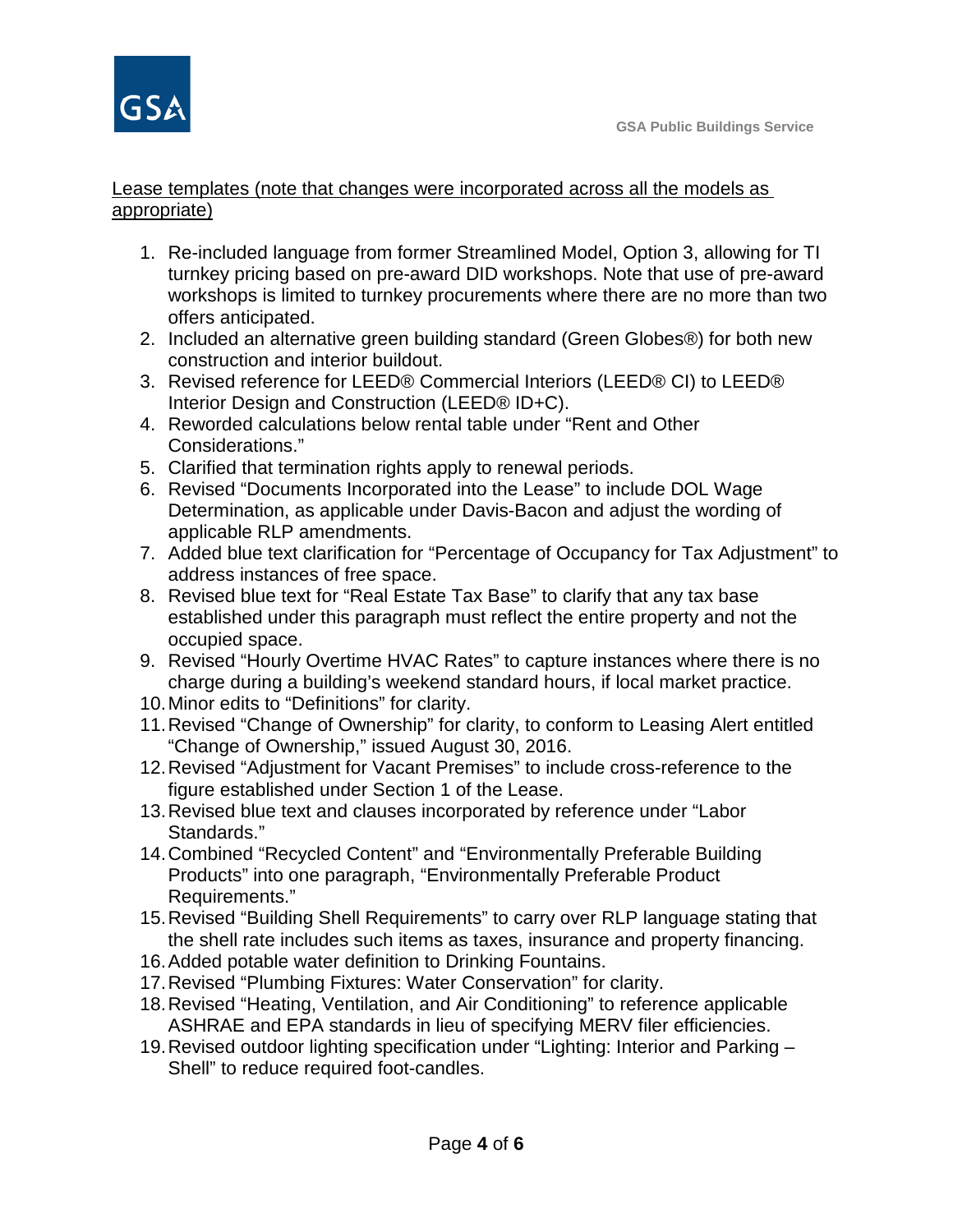

- 20.Revised language under "Indoor Air Quality During Construction" to revise OSHA reference and implement revised flush-out procedures.
- 21.Added "Design Excellence" paragraph using language from LDG Chapter 14, Lease Construction.
- 22.Clarified TI designation under Section 5.
- 23.Added paragraph "Automatic Fire Sprinkler System TI" to clarify that sprinklers beyond open office layout are to be priced as TI.
- 24.Revised "Maintenance of Provided Finishes" to clarify that periodic carpet replacement includes base coving.
- 25.Revised "Selection of Cleaning Products" to reflect updated EPA designation.
- 26.Revised "Identity Verification of Personnel" to reflect updated processes.
- 27.Revised Indoor Air Quality" to reflect GSA's new IAQ policy, which follows industry standards.
- 28.Revised "Mold" to reflect revised standards and practices and to be less prescriptive.
- 29.Revised "Flag Display" to add requirement for Lessor to register with FPS MegaCenter for notifications on when the flag is to be flown at half-staff.
- 30.Added paragraph "Modified Lease Paragraphs" under Section 7 to capture list of modified lease paragraphs.
- 31.Updated website addresses.